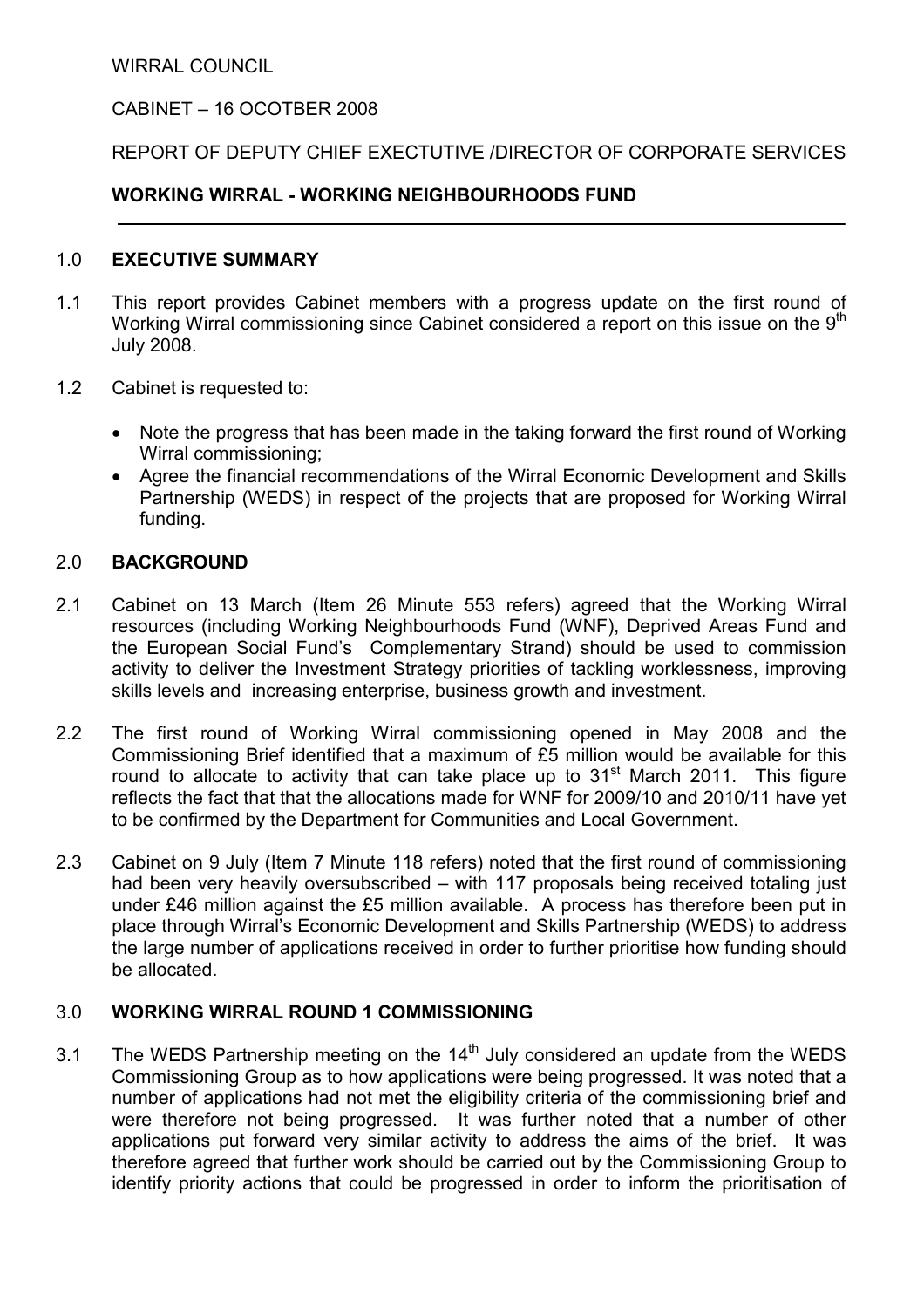these applications and to aid assessment. This work will be progressed over the next few months and reported back to the WEDS partnership in October 2008.

3.2 The WEDS Partnership meetings of  $14<sup>th</sup>$  July and  $9<sup>th</sup>$  September considered and agreed the recommendations from the WEDS Commissioning Group that the following projects should be recommended for approval since they met the aims and outcomes outlined in the commissioning brief :

#### Greater Merseyside Connexions Partnership – Nextstep Plus

- 3.3 Increasing skills levels for Wirral residents at NVQ level 2 and above is an imperative for Wirral in terms of the Regional Economic Strategy (RES) and the LAA improvement targets agreed with government. The project targets clients who are aged 20+ and plugs a gap in provision for people with skills level 2 but below level 3, who are not currently catered for under the Nextstep programme.
- 3.4 The target groups for this project, Nextstep Plus, are primarily Job Seekers Allowance claimants who are unemployed between 0 and 6 months and are resident in the 53 SOAs which have worklessness levels of 25% and above, but who are ineligible for Nextstep because they have NVQ level 2 and above qualifications. The commissioning group agreed that the project will deliver activity for this target group that is not currently available on Wirral.
- 3.5 In 2008-09 the project will result in 12 people gaining job specific qualifications at NVQ level 2 and above and 65 people gaining a job. In years 2009-11 combined, the project will assist a further 40 people to gain job specific qualifications and 215 people will gain jobs within 6 months of participation. The commissioning group viewed the project's outputs as realistic, achievable and plugging a gap in current mainstream delivery. The project will be delivered by GM Connexions and activities will dovetail with Nextstep provision. Jobcentre plus will be a major referrer of eligible Job Seekers Allowance clients
- 3.6 The WEDS Partnership recommends that this project is funded up to a maximum of £385,822, subject to detailed contracting.

#### Involve North West – Reach Out / Reach Out Plus

- 3.7 Reducing levels of worklessness and engaging with residents from hard to reach groups is key for Wirral to achieve its targets within its Employment Strategy and the LAA improvement targets agreed with government. The project engages people in their own homes, and acts as a single point of contact for the family, to address the barriers of inter-generational worklessness. Clients are referred on to appropriate training, preemployment support or employment. Employment Support Workers work with individuals to produce personalised action plans, and a tightly-controlled discretionary fund can be used flexibly to enable clients to overcome final hurdles to employment such as equipment, clothing and certification.
- 3.8 The project offers job clubs in each of the neighbourhoods it operates in, involving Jobcentre Plus, local employers and other local service providers. In addition, a limited out-of-hours service offers support and advice, which is used mostly by clients in work experiencing problems. The retention rate of Reach Out clients in employment at 13 weeks of over 85% is partly attributed to the availability of this service.
- 3.9 In years 2009-11, the project will help 920 clients into employment (either directly or via referral to appropriate services) and progress 880 into training. The project will maintain partnership working with mainstream providers, and will develop close working links with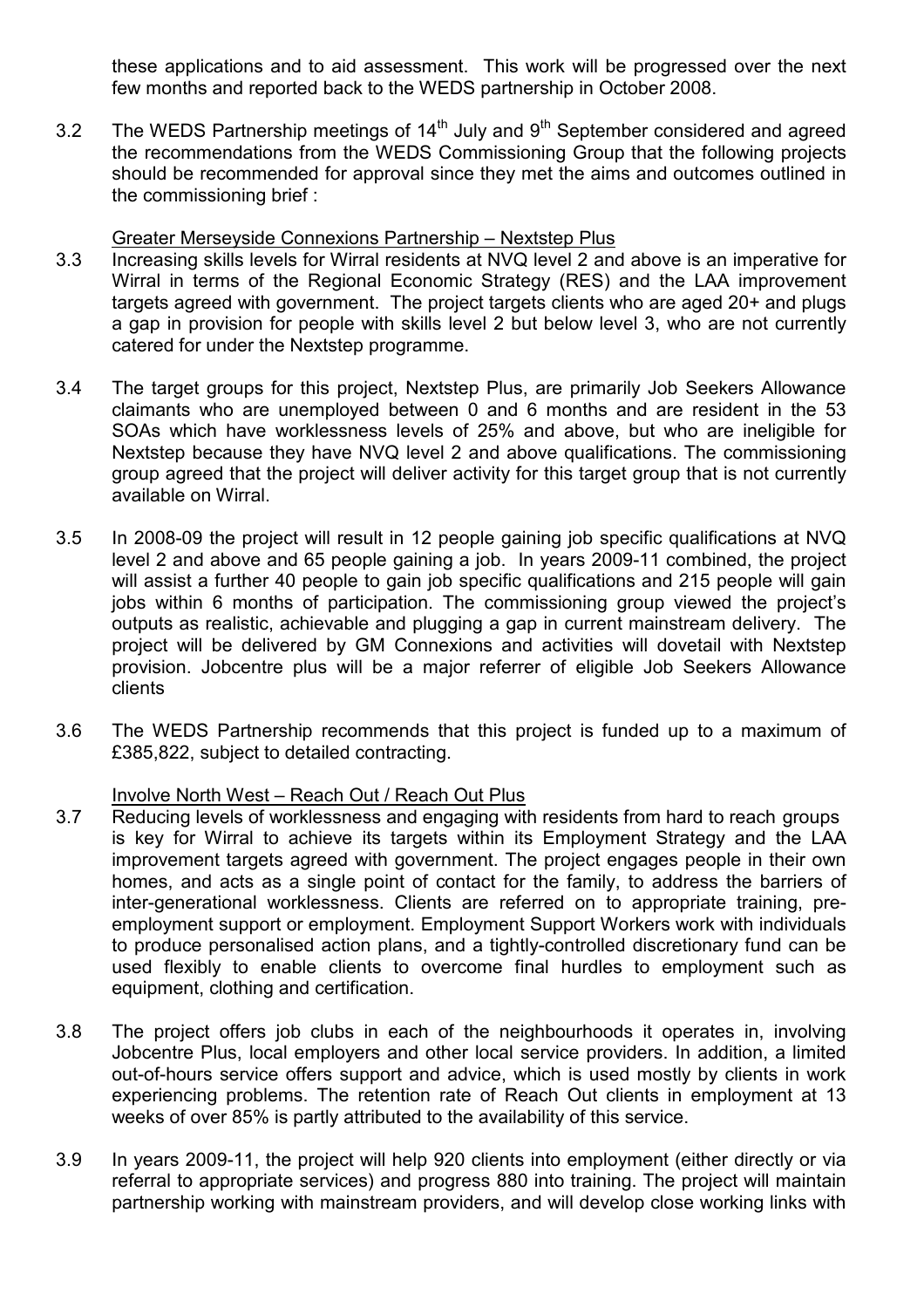services such as the Connexions Nextstep and Working Links' delivery of the DWP ESF Co-financed contract.

3.10 It is proposed by the WEDS Partnership that this project is funded up to a maximum of £1,685,079 subject to detailed contracting.

# 4.0 WORKING WIRRAL FUNDING

- 4.1 The Working Wirral programme includes the resources of the Working Neighbourhoods Fund, the Deprived Area Funds and the European Social Fund's (ESF) Complementary Strand as reported to Cabinet on 23 July 2008 (Item 11 Minute No 149 refers). The ESF funding has been awarded for the period of 2008-11. The WNF resource allocation is for 2008/09 as the allocations for 2009/10 and 2010/11 have yet to be confirmed by the Department for Communities and Local Government. The total available confirmed funding is £10,810,845.
- 4.2 As agreed by Cabinet, the first commissioning round now has available £6,760,000. This includes an allocation of £5 million of WNF together with the recently approved £1.67 million of ESF resources. Subject to the agreement of the recommendations in this report allocations against this sum to date are as follows:

| <b>Commissioned Projects</b>            |           |
|-----------------------------------------|-----------|
| Wirralbiz                               | 1,069,000 |
| Connexions - Nextstep Plus              | 385,822   |
| Involve NW - Reachout and Reachout Plus | 1,685,079 |
| <b>Total committed to date</b>          | 3,139,901 |

- 4.3 In addition there are a number of projects that are still being assessed by the WEDS Partnership as part of the Round 1 commissioning process. These projects total some £3.7 million and, should they be assessed as meeting the criteria for funding, then they will be brought forward to future Cabinet meetings for approval.
- 4.4 In respect of commitments against the total available Working Wirral funding, Cabinet agreed on 13 March 2008 allocations to the Neighbourhood Renewal transitional programme, to delivery costs including posts to support the engagement of both the voluntary and private sectors and to projects contributing towards business growth. This expenditure totals £4,089,522 which, taken together with the £6.76 million commissioning round, totals £10,759,522.
- 4.5 Any remaining funding from this year's allocation together with the further two years WN funding (once it is confirmed by the Government) will be allocated through the processes agreed by Cabinet, namely through the WEDS Partnership and the Investment Strategy Board with recommendations being taken to Cabinet.

### 5.0 FINANCIAL IMPLICATIONS

5.1 Wirral has been allocated £28.3 million of Working Neighbourhoods Fund resources (including the DAF resources and subject to confirmation of the exact allocations for  $2009/10$  and 2010/11) and this covers the period 1<sup>st</sup> April 2008 to 31<sup>st</sup> March 2011. The allocation is paid through the LAA's Area Based Grant.

#### 6.0 STAFFING IMPLICATIONS

6.1 There are none arising directly from this report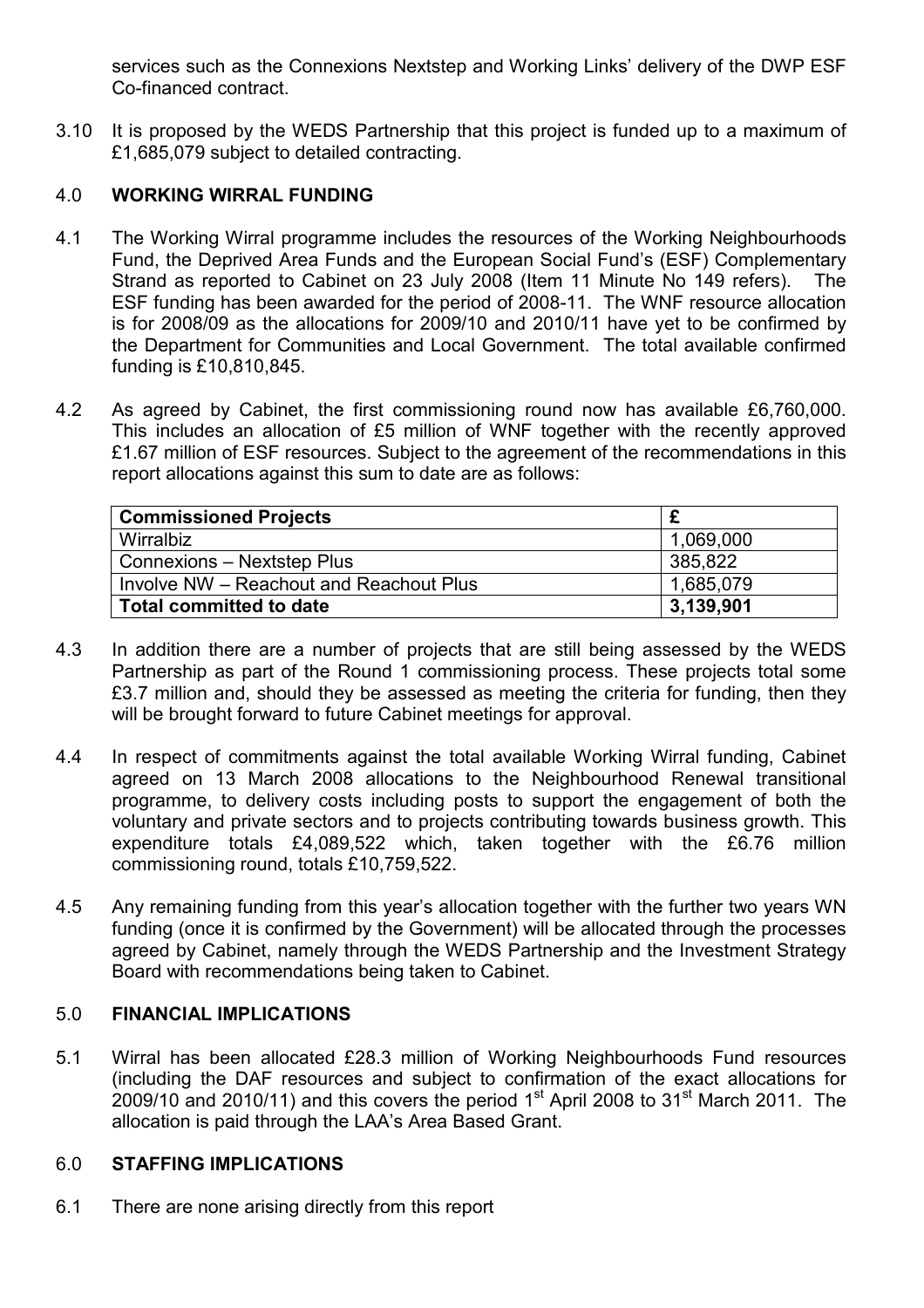## 7.0 EQUAL OPPORTUNITIES IMPLICATIONS

7.1 The implementation of Working Wirral will reflect the Council's commitment to equal opportunities.

## 8.0 COMMUNITY SAFETY IMPLICATIONS

8.1 Projects proposed to be funded through Working Wirral are likely to have positive community safety benefits.

## 9.0 LOCAL AGENDA 21 IMPLICATIONS

9.1 There are no specific implications arising directly from this report.

### 10.0 PLANNING IMPLICATIONS

10.1 There are none arising from this report.

# 11.0 ANTI-POVERTY IMPLICATIONS

11.1 Working Wirral will have significant future benefits for this area.

### 12.0 SOCIAL INCLUSION IMPLICATIONS

12.1 Working Wirral will have significant future benefits for this area.

### 13.0 LOCAL MEMBER SUPPORT IMPLICATIONS

13.1 This report will be of interest to all Members of the Council.

# 14.0 BACKGROUND PAPERS

14.1 The Working Neighbourhoods Fund Statement – DCLG and DWP Paper November 2007

 Sub National Review of Economic Development – Report to Cabinet 6.09.07 Indices of Multiple Deprivation 2007 – DCLG December 2007 Area Based Grant 2008/09 to 2010/11 – Report to Cabinet 10.01.08 Working Neighbourhoods Fund – Report to Cabinet 23.01.08 European Social Fund Complementary Strand – Report to Cabinet 07.02.08 Working Neighbourhoods Fund – Report to Cabinet 13.03.08 Working Neighbourhoods Fund – Report to Cabinet 09.07.08

#### 15.0 RECOMMENDATIONS

- 15.1 Cabinet as accountable body agrees the recommendations of the WEDS Partnership and approves Working Wirral expenditure for:
	- The Nextstep Plus project to a maximum of £385,822 for the period 2008 to 2011;
	- The Reach Out / Reach Out Plus project to a maximum of £1,685,079 for the period 2009 to 2011.
- 15.2 Cabinet notes the action taken by the WEDS Partnership and by officers in the allocation of these funds.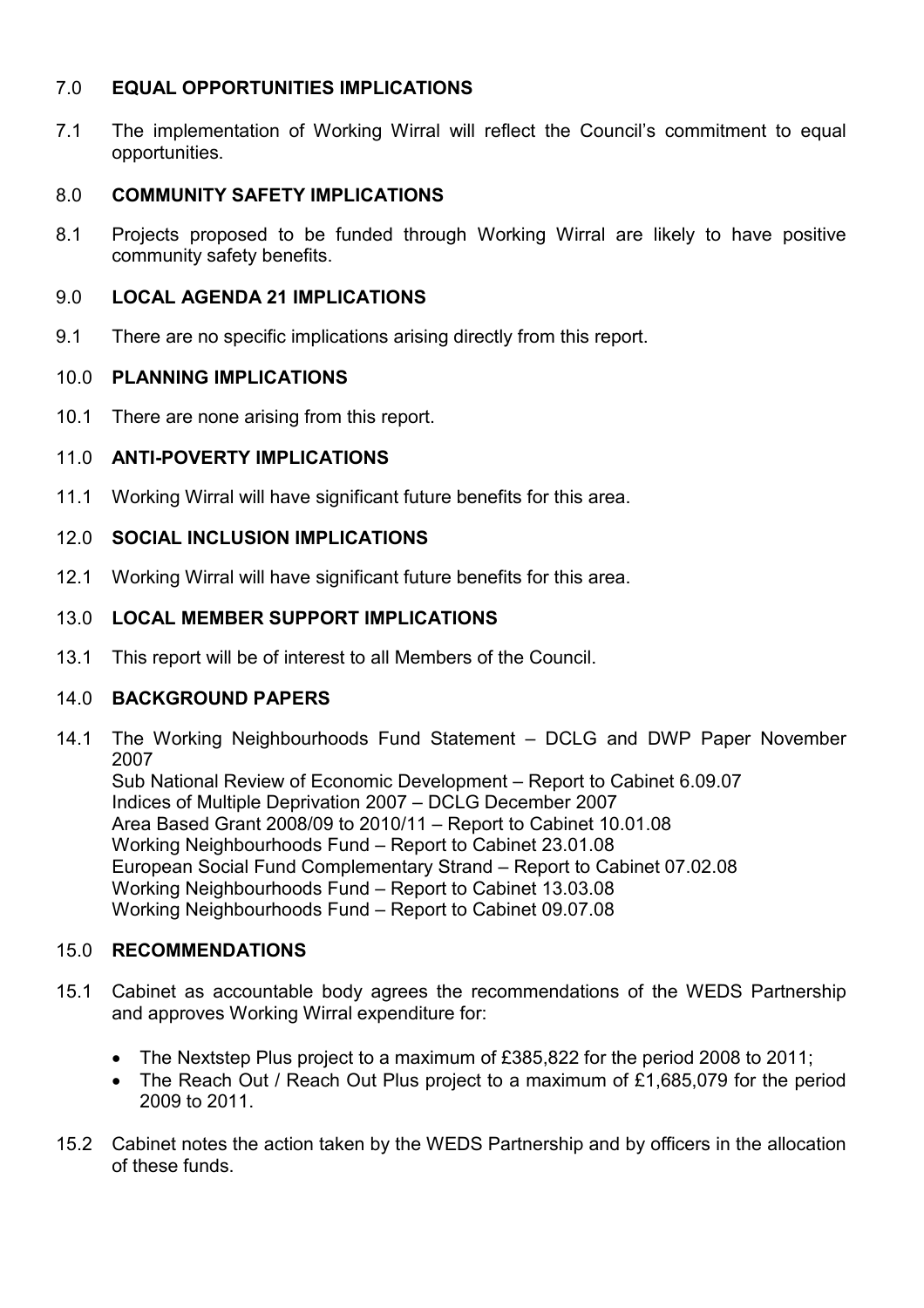This report was prepared by Sally Keating who can be contacted on 0151 691 8125